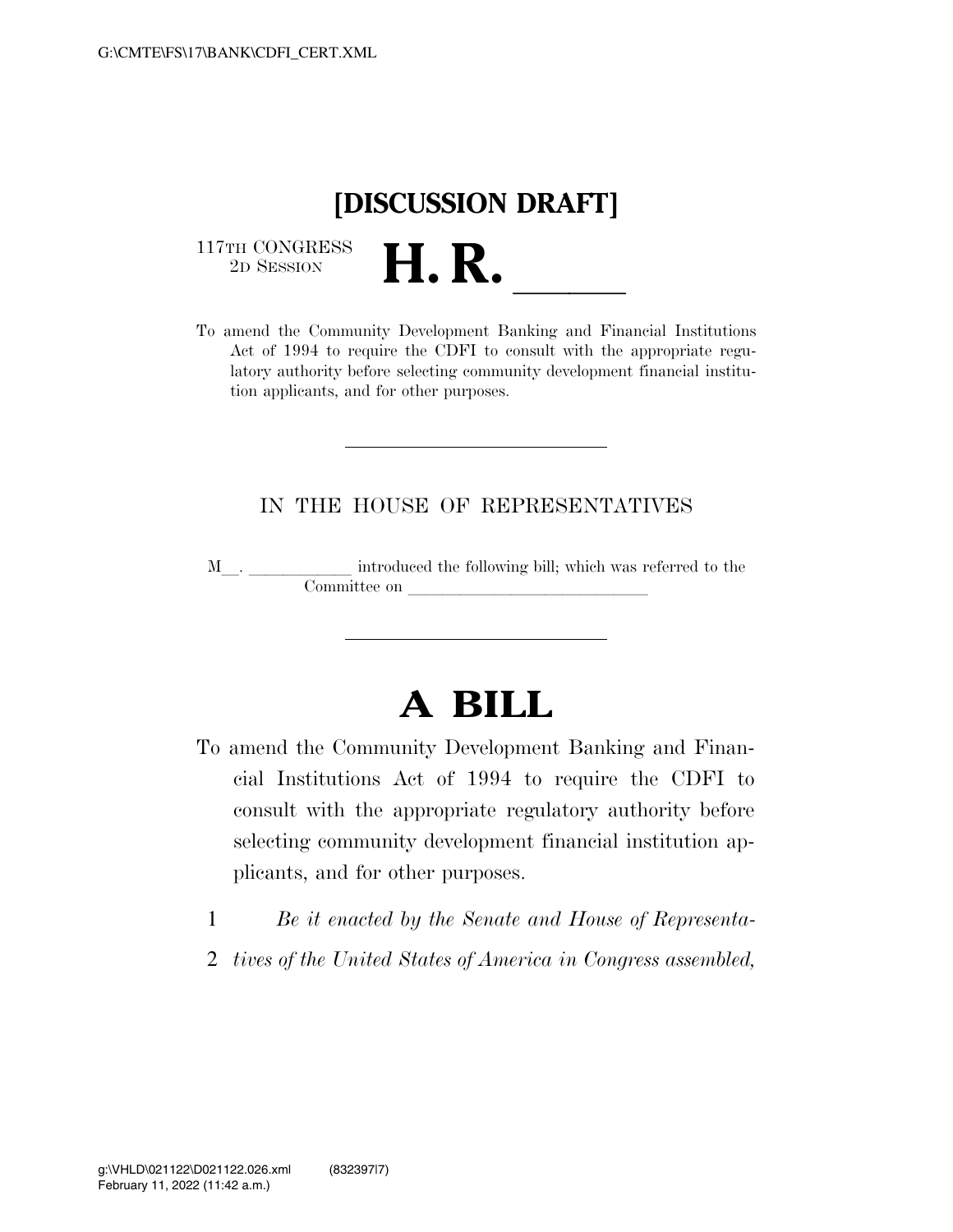| 1              | SECTION 1. CONSULTATION REQUIREMENT FOR SELEC-          |
|----------------|---------------------------------------------------------|
| $\overline{2}$ | TION OF COMMUNITY DEVELOPMENT FINAN-                    |
| 3              | CIAL INSTITUTION APPLICANTS.                            |
| $\overline{4}$ | (a) IN GENERAL.—Section 107 of the Community            |
| 5              | Development Banking and Financial Institutions Act of   |
| 6              | $1994$ (12 U.S.C. 4706) is amended by adding at the end |
| 7              | the following:                                          |
| 8              | "(c) CONSULTATION REQUIRED.-                            |
| 9              | $\lq(1)$ In GENERAL.—Before selecting an appli-         |
| 10             | cant under this section, the Fund shall consult with    |
| 11             | the applicable Federal regulator for the applicant.     |
| 12             | "(2) APPLICABLE FEDERAL REGULATOR DE-                   |
| 13             | FINED.—In this subsection, the term 'applicable         |
| 14             | Federal regulator' means—                               |
| 15             | "(A) with respect to an applicant that is               |
| 16             | regulated by both an appropriate Federal bank-          |
| 17             | ing agency and the Bureau of Consumer Finan-            |
| 18             | cial Protection, the Bureau of Consumer Finan-          |
| 19             | cial Protection;                                        |
| 20             | $\lq\lq (B)$ with respect to an applicant that is       |
| 21             | not regulated by the Bureau of Consumer Fi-             |
| 22             | nancial Protection, the appropriate Federal             |
| 23             | banking agency for such applicant; or                   |
| 24             | "(C) the Bureau of Consumer Financial                   |
| 25             | Protection, with respect to an applicant—               |